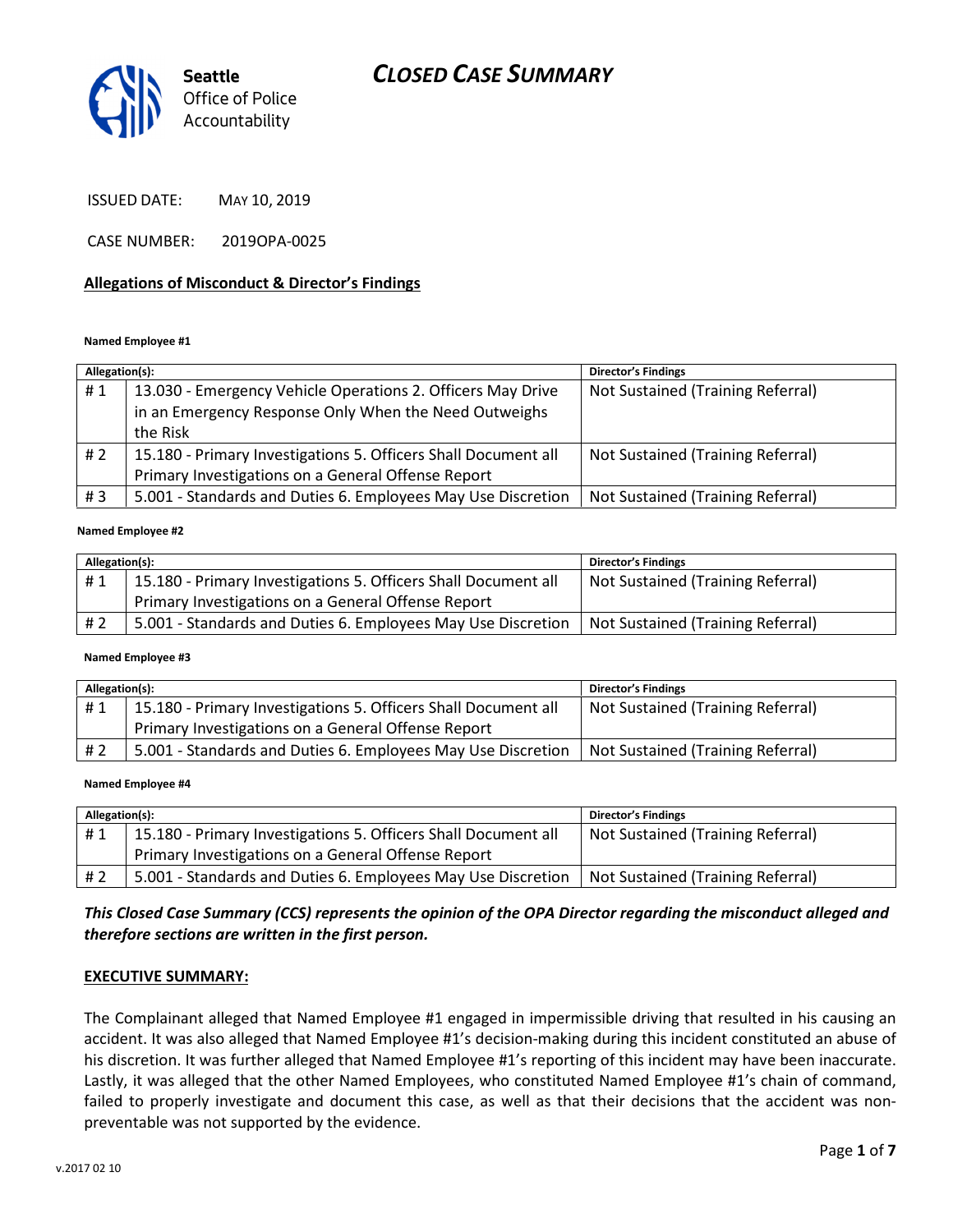OPA CASE NUMBER: 2019OPA-0025

#### SUMMARY OF INVESTIGATION:

Seattle

Office of Police Accountability

The Complainant initiated this matter with OPA alleging that Named Employee #1 (NE#1) caused a traffic accident with her vehicle. She stated that, at the time of the accident, NE#1 made an illegal left turn, was driving too fast, and did not have his patrol vehicle's emergency equipment activated. The Complainant made other allegations concerning fraudulent reporting on the incident and that a witness identified by SPD was working with officers to cover up NE#1's misdeeds. These latter allegations were deemed unfounded by OPA and were not investigated as part of this case.

The accident was captured by NE#1's In-Car Video (ICV). The video indicated that, prior to the accident, NE#1 engaged in emergency vehicle operations to catch up with a Metro bus. Once he did so, he retrieved a bicycle from the bus, which he secured to the front of his patrol vehicle. NE#1 proceeded onto Mary Avenue NW and he had his emergency equipment activated when he turned left onto NW 85<sup>th</sup> Street. The ICV showed that he accelerated and then turned his emergency equipment off as he began to merge into the eastbound lane of travel. NE#1 then struck the Complainant's car as it pulled away from the curb. From OPA's review of the video, NE#1's vehicle did not appear to be established in the eastbound lane of travel at the time of the accident. OPA determined that NE#1 struck the Complainant's car approximately 1.5 seconds after entering the eastbound lane.

As part of its investigation, OPA reviewed the documentation created concerning the accident, which included the General Offense Report (GOR) written by Named Employee #2 (NE#2) and the Traffic Contact Report (TCR). The TCR was generated by two other officers who are not named in this case. The narrative of the TCR stated that NE#1 was driving eastbound on NW 85<sup>th</sup> Street when the Complainant pulled into traffic and struck NE#1's vehicle. The diagram of the incident, which is included in the TCR, reflects the narrative.

NE#1 also wrote a statement and drew a sketch. In his statement, NE#1 reported that he took a left on Mary Street NW to turn onto NW 85<sup>th</sup> Street. He wrote the following: "I activated my emergency lights and slowly pulled into the westbound lane. I observed eastbound traffic slowing and pulling to the right side of the road. I changed lanes and once established in the eastbound lane of traffic, turned off my overhead lights. Maybe a few short seconds later, I felt my vehicle jerk to the left." NE#1's sketch reflected his description of the incident. NE#1's ICV audit trail indicated that he viewed his ICV at 1434 hours and 1738 hours on the date of the incident. His statement indicated that it was written at 1408 hours and his sketch indicated that it was drawn at 1500 hours.

The ICV audit trail also indicated that NE#2, Named Employee #3 (NE#3), and Named Employee #4 (NE#4) reviewed portions of NE#1's video. NE#2 approved NE#1's report and sketch. NE#2 wrote that: "Once [NE#1's] patrol vehicle fully occupied the EB lane on NW 85<sup>th</sup> St, he deactivated his emergency lights and accelerated up to speed." This is inconsistent with the ICV. NE#2 also provided the following analysis concerning NE#1's driving: "Emergency lights activated (no siren), during a left turn, and then returned to a normal driving pattern (emergency lights deactivated)." This also appears to be inconsistent with the ICV. NE#2 deemed the collision to be non-preventable. NE#4, who was NE#1's Lieutenant, indicated that he reviewed the paperwork relating to the accident, as well as the ICV and photographs. NE#4 also deemed the accident to be non-preventable. Lastly, NE#3, who was NE#1's Captain at the time, reviewed the ICV and other documentation. He concurred with NE#2 and NE#4 that he accident was nonpreventable. NE#3 noted concerns with NE#1 "signaling a left lane change" and NE#1 attaching a bicycle to the front of his vehicle. NE#3 wrote that he would confer with NE#2 and NE#4 concerning addressing these matters with NE#1.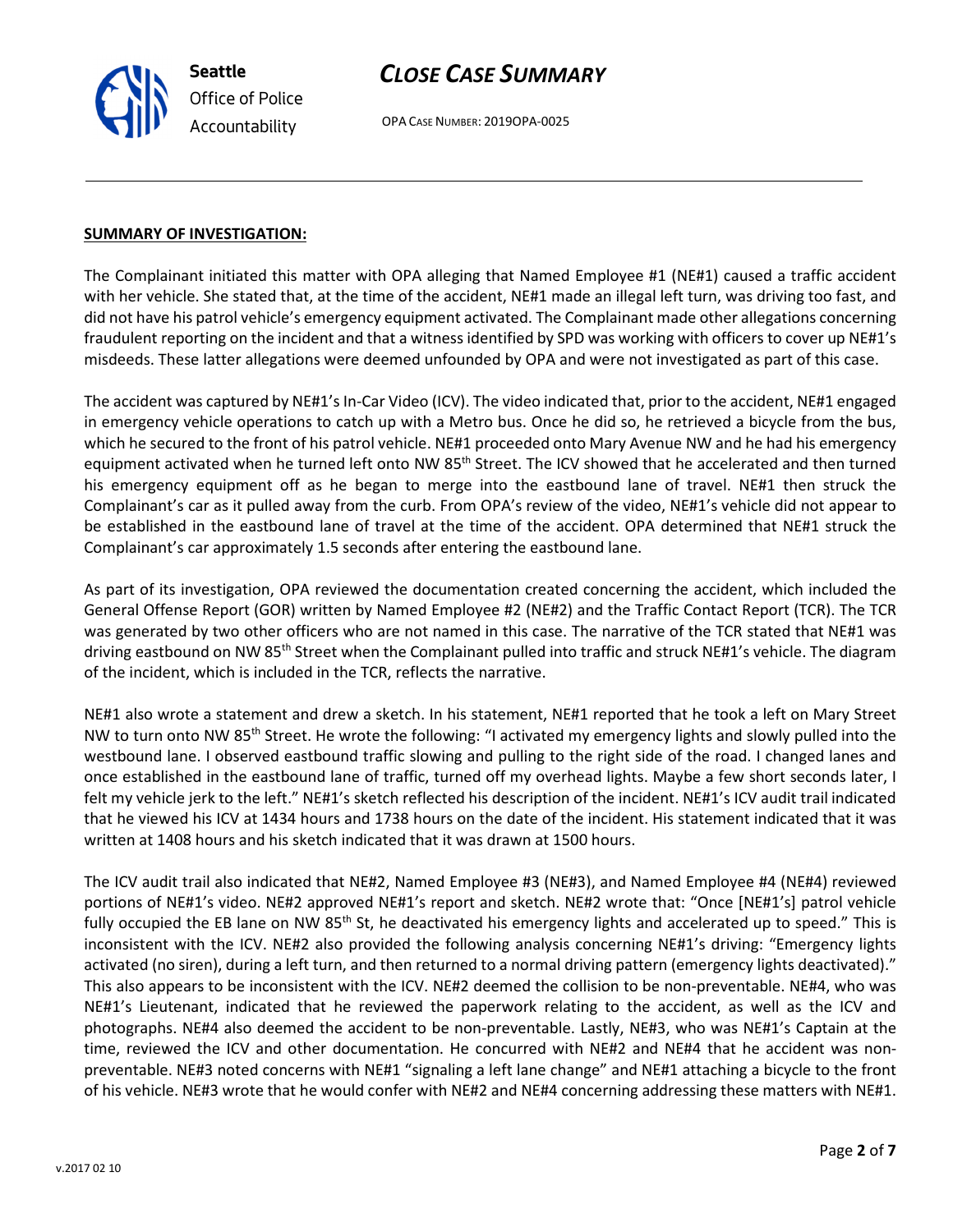

# Office of Police Accountability

# CLOSE CASE SUMMARY

OPA CASE NUMBER: 2019OPA-0025

This accident was later reviewed by the Department's Collision Review Board (CRB). The CRB, like NE#1's chain of command, found the collision to have been non-preventable. There is no indication why they believed this to be the case in the letter the CRB sent to NE#1.

#### ANALYSIS AND CONCLUSIONS:

### Named Employee #1 - Allegations #1 13.030 - Emergency Vehicle Operations 2. Officers May Drive in an Emergency Response Only When the Need Outweighs the Risk

At his OPA interview, NE#1 stated that he contacted a man who was swinging a guitar case and appeared to be intending to smash the guitar. When NE#1 spoke to the man, who he believed to be in crisis, the man stated that his bicycle was affixed to a Metro bus that had driven away. NE#1 then made the decision to engage in emergency driving to catch up to the bus and recover the bicycle. NE#1 explained that he made this decision in order to expedite the retrieval of the bicycle, which he believed would de-escalate the man.

After retrieving the bicycle, NE#1 engaged in emergency vehicle operations for a second time when he turned into an oncoming lane of traffic and then accelerated into the eastbound lanes. At that point, he got into the accident. He again rationalized his emergency driving on the fact that he wanted to quickly return the bicycle to the man.

SPD Policy 13.030-POL-2 states that officers may drive in an emergency response only when the need outweighs the risk. The policy further states that: "The preservation of life is the highest priority." (SPD Policy 13.030-POL-2.)

At the time that NE#1 engaged in emergency driving, he was not responding to or investigating a crime. Instead, he was trying to quickly retrieve a bicycle in order to de-escalate an individual. Based on OPA's review of the evidence and under the circumstances of this case, I do not believe that his engaging emergency driving was consistent with policy. Most notably, I find that the risk of doing so, particularly when NE#1 had a bicycle attached to the front of his vehicle that at least partially obstructed his view, outweighed the articulated need. Indeed, the emergency driving during this incident resulted in an accident.

The above being said, I do not believe that a Sustained finding is warranted here. Instead, I recommend that NE#1 receive the below Training Referral. I reach this decision because I believe that, even though NE#1 did not exercise the best judgment when he engaged in emergency driving, he had good intentions and was trying to do the right thing.

• Training Referral: NE#1 should receive retraining concerning when it is appropriate to engage in emergency vehicle operations and when the risk to himself and the community outweighs the benefit of doing so. As part of that retraining, NE#1's chain of command should review the video of this incident with him. This should include a review of the inception of the emergency driving, as well as the driving that led to the accident. Lastly, while it should be recognized that NE#1 was trying to do the right thing in this case, he should be encouraged to more fully consider whether emergency driving is necessary where he is not responding to a crime or a call for service. This retraining and counseling should be documented and this documentation should be maintained in an appropriate database.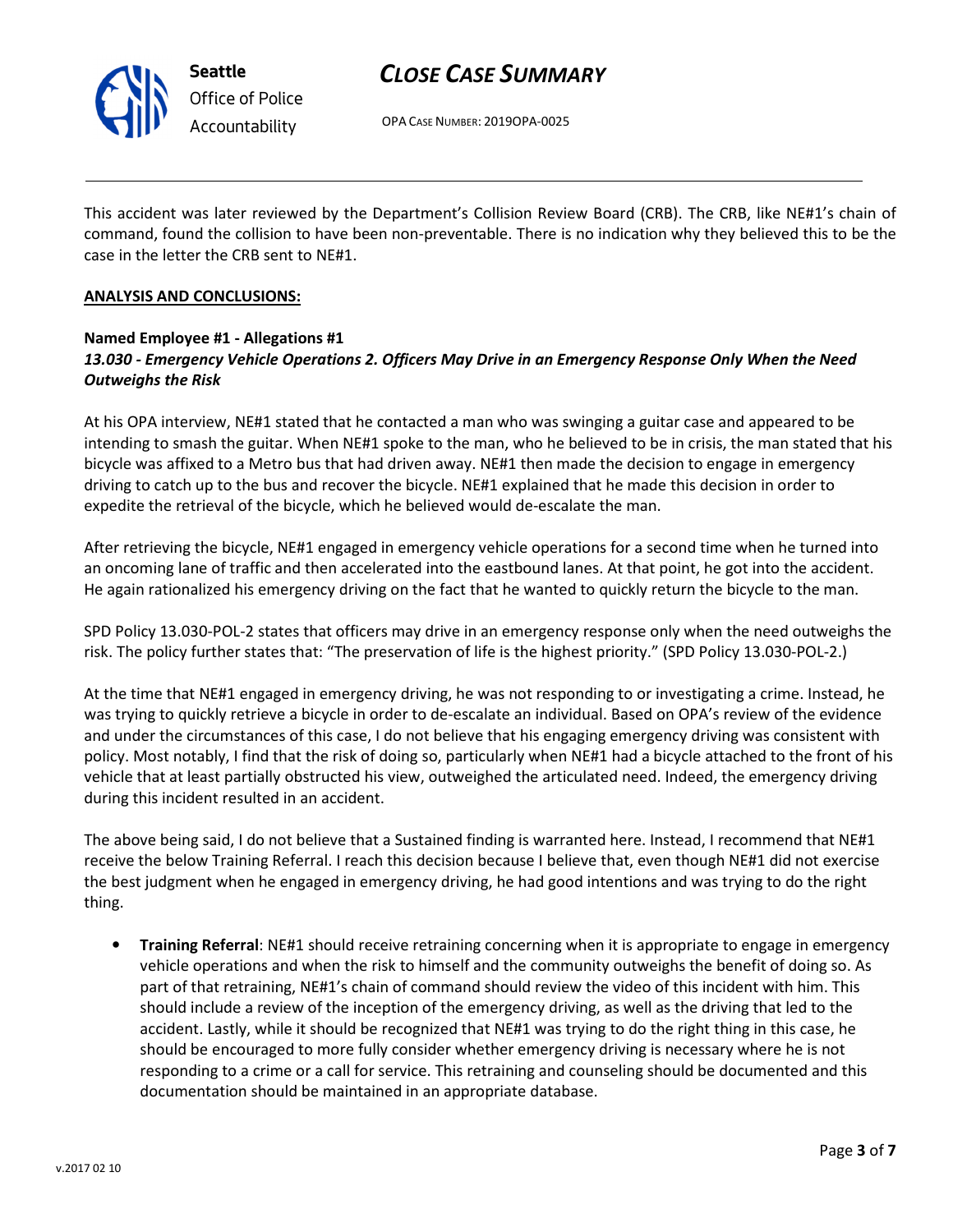

OPA CASE NUMBER: 2019OPA-0025

Recommended Finding: Not Sustained (Training Referral)

#### Named Employee #1 - Allegation #2

15.180 - Primary Investigations 5. Officers Shall Document all Primary Investigations on a General Offense Report

SPD Policy 15.180-POL-5 states that officers are required to document all primary investigations on a General Offense Report. The policy further requires that all reports be "complete, thorough and accurate." (SPD Policy 15.180-POL-5.)

OPA's review of the ICV reveals a number of inconsistencies between the video and NE#1's report. Those inconsistencies are detailed above in the Summary of Investigation. When asked at his OPA interview whether his reporting matched the video, NE#1 responded: "After 20/20 vision of watching the video, it doesn't look like it, but that's the best…from what I can recollect." When asked whether his GOR was complete, thorough, and accurate, NE#1 told OPA: "After watching this video, it doesn't appear to be as accurate as the video shows."

Given the above, OPA finds that NE#1's reporting in this case fell short of the expectations of this policy. That being said, OPA believes that this is a mistake and not a deliberate intent on NE#1's part to inaccurately document this incident. OPA notes that there is no evidence that NE#1, or any other officer, falsified any reporting as the Complainant suggested. However, given the shortcomings of NE#1's reporting in this case, I recommend that he receive the below Training Referral.

• Training Referral: NE#1 should be reminded of the Department's expectation that his reporting is thorough, complete, and accurate. He should be counseled concerning the inaccuracies of his reporting of this incident and should be reminded that, not only did his documentation negatively affect the investigation of this matter, but that such reporting could also serve to undermine public trust and confidence both in him and in SPD's administrative review processes. This retraining and counseling should be documented and this documentation should be maintained in an appropriate database.

Recommended Finding: Not Sustained (Training Referral)

### Named Employee #1 - Allegation #3 5.001 - Standards and Duties 6. Employees May Use Discretion

As indicated in SPD Policy 5.001-POL-6, "[e]mployees are authorized and expected to use discretion in a reasonable manner consistent with the mission of the department and duties of their office and assignment." This policy further states that "[t]he scope of discretion is proportional to the severity of the crime or public safety issue being addressed." (SPD Policy 5.001-POL-6.)

As discussed in the context of Allegation #1 above, I find that NE#1 did not exercise the best judgment when he engaged in emergency vehicle operations during this incident. That decision-making resulted in NE#1 getting into an accident and potentially subjecting both himself and the Complainant to the risk of injury. In this respect, I find that NE#1 did not appropriately exercise his discretion on the date in question.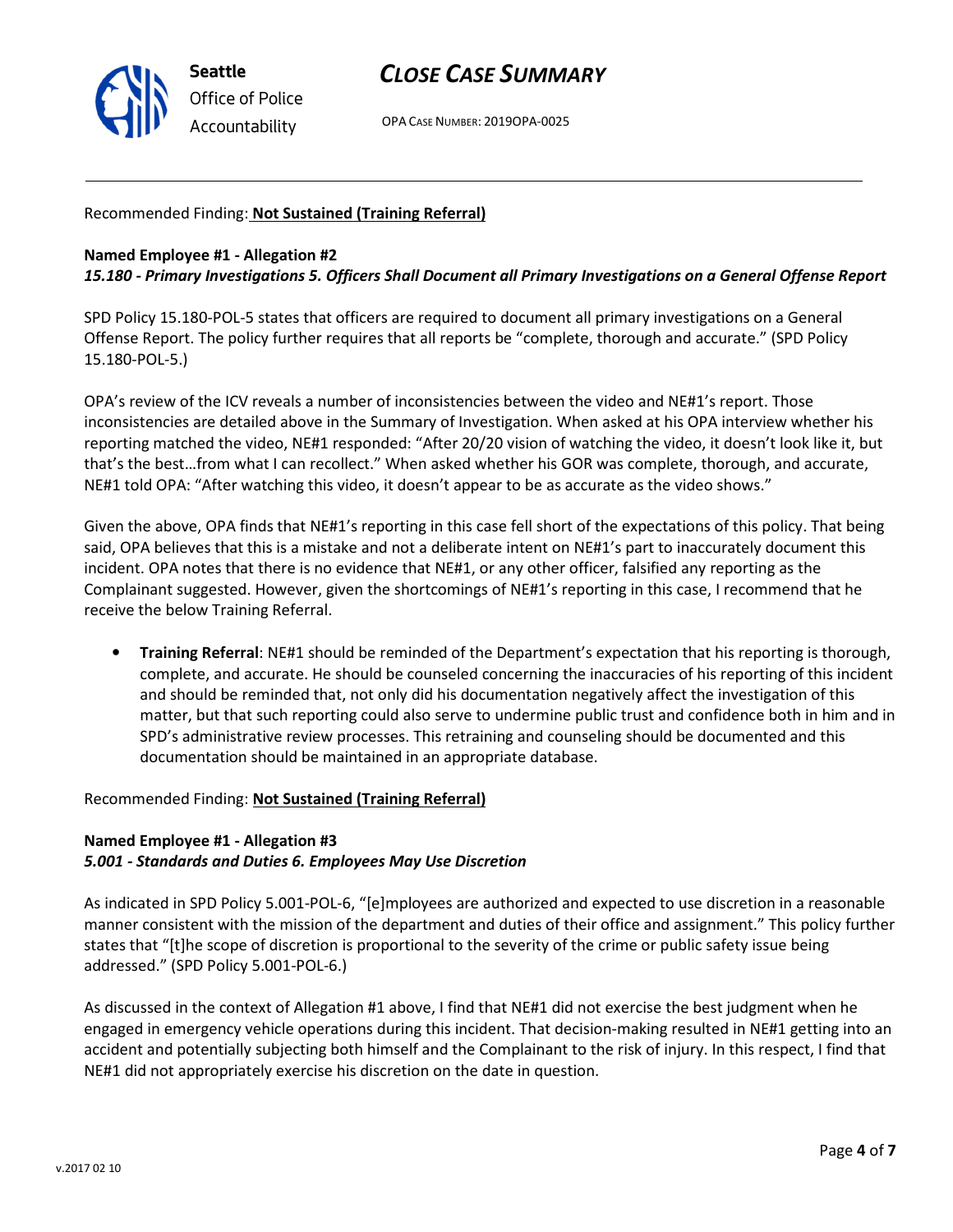

OPA CASE NUMBER: 2019OPA-0025

However, for the same reasons discussed herein, I recommend that this allegation be Not Sustained and refer to the Training Referral set forth above. (See Named Employee #1, Allegation #1.)

Recommended Finding: Not Sustained (Training Referral)

### Named Employee #2 - Allegations #1 15.180 - Primary Investigations 5. Officers Shall Document all Primary Investigations on a General Offense Report

As discussed above, NE#2 conducted the supervisory investigation of this matter. This included reviewing portions of the ICV relating to this matter, as well as reviewing the documentation generated by NE#1. He also completed reports concerning this matter.

NE#2 reported to OPA that be believed that NE#1's documentation was thorough, complete, and accurate. He acknowledged, however, that he later determined that the portion of NE#1's report concerning the status of his emergency lights at the time of the collision was inaccurate. NE#2 did not identify this at the time. Moreover, NE#2 failed to identify the other inaccuracies identified by OPA above. In addition, NE#2's reporting, like NE#1's, was also inaccurate in part.

As a supervisor, NE#2 is tasked with making sure that the reports that he ultimately approves are thorough, complete, and accurate. NE#2 did not do so here. He is also expected, like NE#1, to complete his own accurate reports. That being said, I recommend that he receive the below Training Referral rather than a Sustained finding, as I believe that this was a mistake rather than misconduct.

• Training Referral: NE#2 should be counseled that it is his responsibility as a supervisor to ensure that the paperwork that he reviews, approves, and relies upon to make findings of fact and policy is thorough, complete, and accurate. His chain of command should explain that failing to do so can serve to undermine public trust and confidence. NE#2's chain of command should also remind him of the expectation that the reports he generates are accurate. This retraining and counseling should be documented and this documentation should be maintained in an appropriate database.

### Recommended Finding: Not Sustained (Training Referral)

### Named Employee #2 - Allegation #2 5.001 - Standards and Duties 6. Employees May Use Discretion

NE#1's entire chain of command perceived the traffic accident to have been non-preventable. The CRB agreed with the chain of command's decision.

From OPA's review of the video, it is difficult to understand how this accident was deemed to be non-preventable. NE#1 was emergency driving with a bicycle strapped to the front of his vehicle, he turned into an oncoming lane of traffic, accelerated, and then struck a car moving away from the curb that had its blinker on. Notably, NE#1's immediate reaction after getting into the accident was: "Shit. What the hell happened?" He did not appear to have any understanding that a vehicle was pulling out in front of him, either due to the bicycle partially blocking his view or his rate of speed.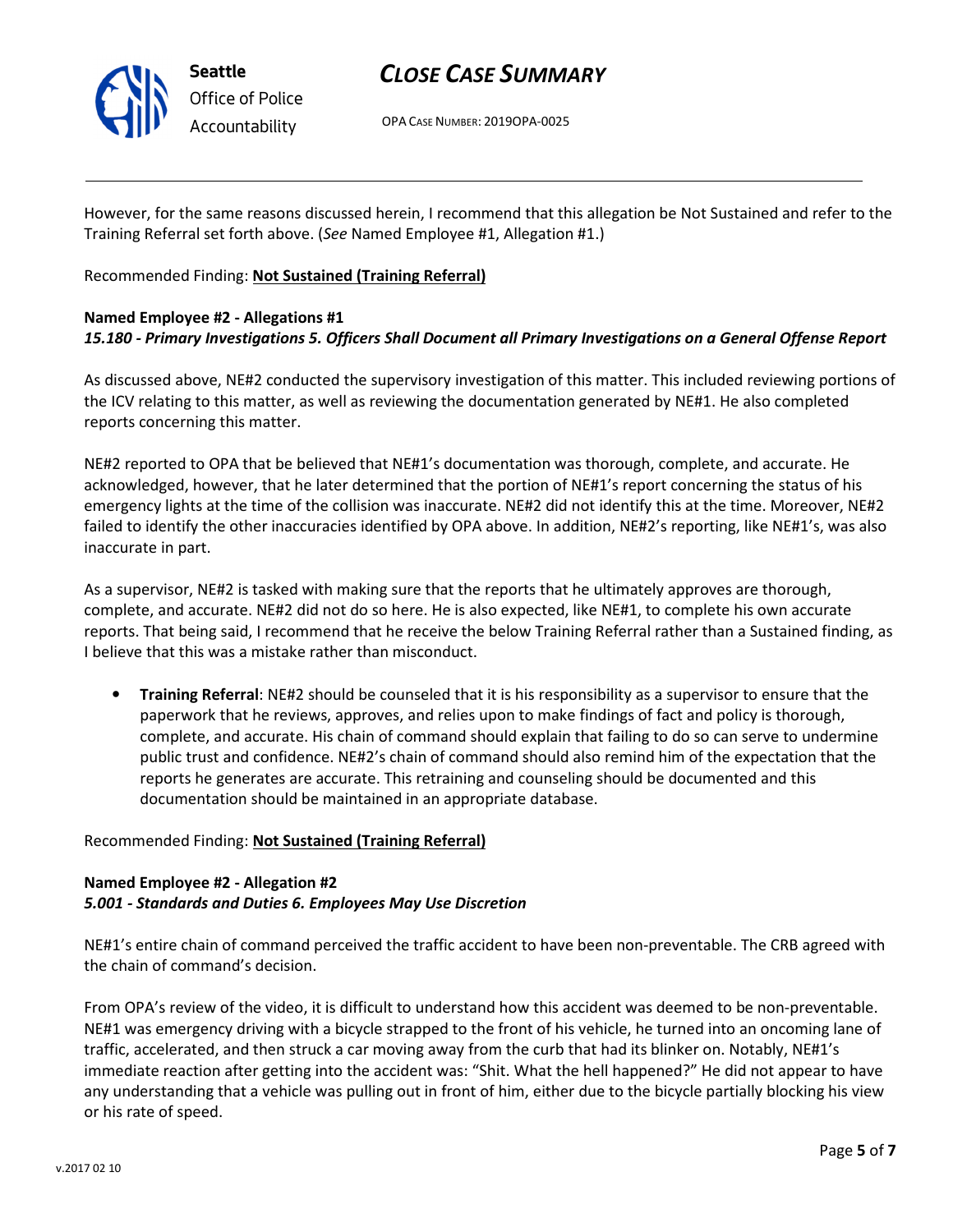

OPA CASE NUMBER: 2019OPA-0025

Moreover, the risk of emergency driving under these conditions outweighed the benefit of quickly returning the bicycle to the male. However, this was apparently not considered by any of the supervisory Named Employees. Certainly, this should have had some weight in evaluating the collision.

As discussed above, it does not appear to OPA that this accident was evaluated as critically as it should have been by any level of the chain of command, including the CRB. OPA finds this unfortunate. Moreover, OPA is concerned that seemingly cursory and outcome determinative investigations could serve to undermine public trust in the Department and its administrative investigative processes.

However, OPA does not believe that any of the supervisory Named Employees engaged in purposeful misconduct during this incident. Accordingly, OPA issues them the below Training Referral.

• Training Referral: NE#2, NE#3, and NE#4 should be counseled by their respective chains of command concerning this matter. They should review this DCM and evaluate the inaccuracies between NE#1's documentation and the video of the accident. These Named Employees should be encouraged to more critically review collisions moving forward. This retraining and associated counseling should be documented and this documentation should be maintained in an appropriate database.

#### Recommended Finding: Not Sustained (Training Referral)

#### Named Employee #3 - Allegations #1 15.180 - Primary Investigations 5. Officers Shall Document all Primary Investigations on a General Offense Report

Similar to NE#2, both NE#3 and NE#4, reviewed the documentation generated by NE#1 relating to the collision and portions of the ICV. Both further believed that NE#1's documentation was thorough, complete, and accurate.

However, as discussed above in the context of NE#2, and as acknowledged by NE#1, the documentation relating to the collision was inaccurate in several respects. While this was the case, neither NE#3 nor NE#4 identified and rectified these issues. I find that, as reviewing supervisors, it was their responsibility to do so. Moreover, had they more critically reviewed the documentation, it is possible that they would not have concluded that the collision was non-preventable. That being said, I recommend that they receive the below Training Referral rather than a Sustained finding, as I believe that this was a mistake rather than misconduct.

• Training Referral: NE#3 and NE#4 should be counseled that it is their responsibility as supervisors to ensure that the paperwork that they review, approve, and rely upon to make findings of fact and policy is thorough, complete, and accurate. Their chains of command should explain that failing to do so can serve to undermine public trust and confidence. This retraining and counseling should be documented and this documentation should be maintained in an appropriate database.

#### Recommended Finding: Not Sustained (Training Referral)